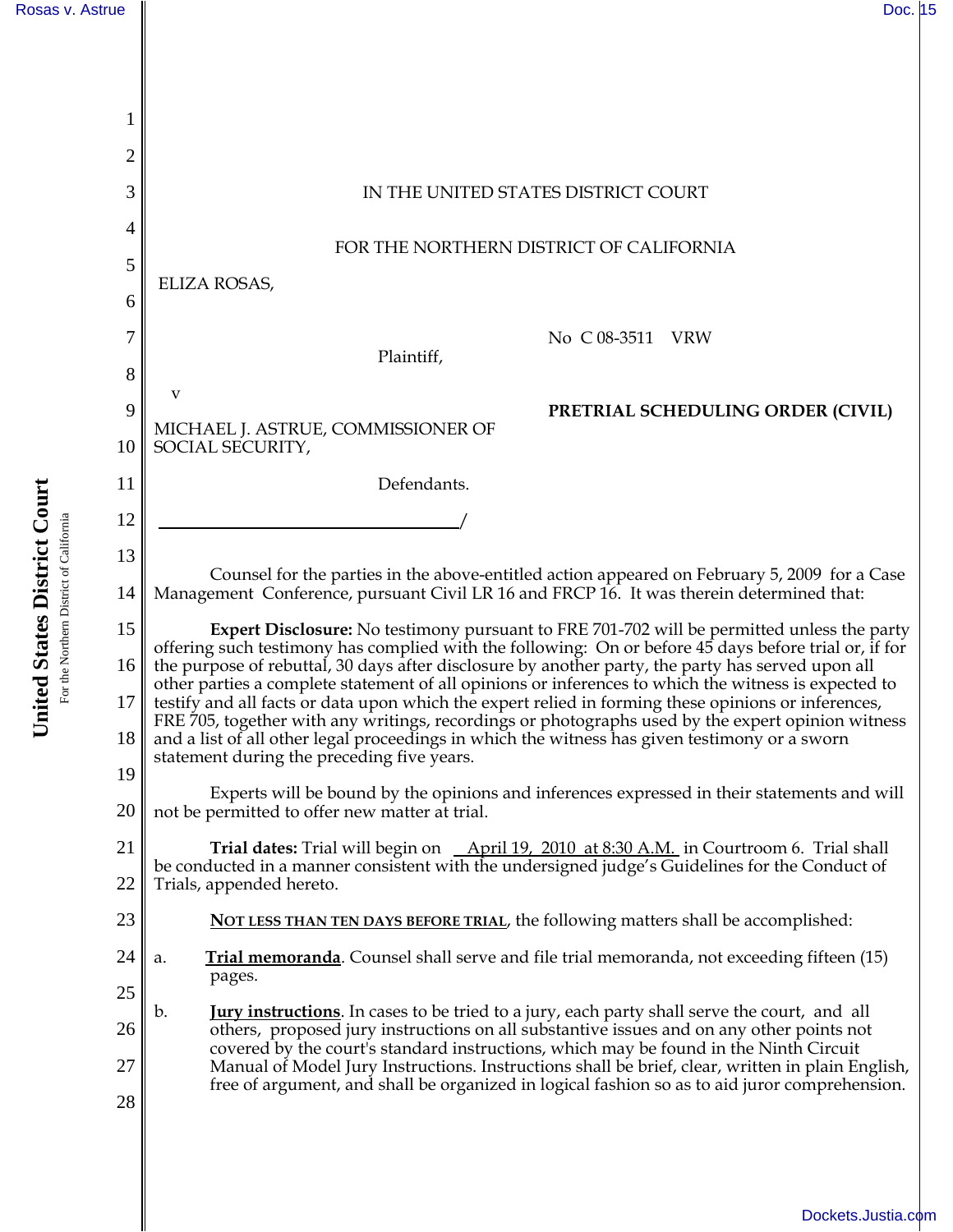| 1                   | Standard or form instructions, if used, must be revised to address the particular facts and<br>issues of this case.                                                                                                                                                                                       |
|---------------------|-----------------------------------------------------------------------------------------------------------------------------------------------------------------------------------------------------------------------------------------------------------------------------------------------------------|
| $\overline{c}$<br>3 | <b>Proposed findings of fact</b> . In non-jury cases, each party shall serve the court, and all others<br>c.<br>proposed findings of fact on all material issues. Findings shall be brief, clear, written in<br>plain English and free of pejorative language, conclusions and argument.                  |
| $\overline{4}$<br>5 | <b>Exhibits</b> . Each party shall serve all others with one set of all exhibits, charts, schedules,<br>d.<br>summaries and diagrams and other similar documentary materials to be used at the trial,                                                                                                     |
| 6                   | together with a complete list of all such exhibits. Voluminous exhibits shall be redacted by<br>elimination of irrelevant portions or use of summaries. FRE 1006. Each item shall be                                                                                                                      |
| 7                   | premarked using the form of mark attached; generally, exhibits of a plaintiff with numbers,<br>exhibits of a <u>defendant</u> with <u>letters</u> . If there is more than one party on a side, each party's<br>exhibits shall be designated to indicate the party on whose behalf the exhibit is offered. |
| 8<br>9              | No exhibits, including damage exhibits, which have not been disclosed as required by this<br>paragraph will be received at trial. Counsel shall retain copies of their respective exhibits<br>until the conclusion of all proceedings, including appeals and other post-trial proceedings.                |
| 10                  | Witnesses. Each party shall serve all others and file a statement identifying all persons who                                                                                                                                                                                                             |
| 11                  | e.<br>the party may call as witnesses and summarizing their testimony. No witnesses not<br>included in the statement will be permitted to testify at trial and the testimony of each                                                                                                                      |
| 12                  | witness will be limited to the matter set forth in the statement.                                                                                                                                                                                                                                         |
| 13<br>14            | f.<br><b>Designation of discovery excerpts</b> . Each party expecting to use discovery excerpts as part<br>of its case in chief shall serve and lodge with the court a statement identifying (1) by witness<br>and page and line, all deposition testimony and (2) by number and filing date, all         |
| 15                  | interrogatory answers and requests for admission to be used as part of its direct case. Each<br>interrogatory answer intended to be offered as an exhibit shall be copied separately and<br>marked as an exhibit.                                                                                         |
| 16<br>17            | <b>Objections to evidence</b> . Each party anticipating making an objection to any testimony or<br>g.<br>exhibits expected to be offered, or wishing to make a motion in limine, shall serve and file a<br>statement briefly identifying each item objected to and the ground for the objection. Any      |
| 18<br>19            | response to a motion in limine or objection to evidence shall be filed and served <i>five days</i><br>before trial.                                                                                                                                                                                       |
| 20                  | <b>Jury voir dire and verdict forms</b> . Each party shall submit proposed questions for jury voir<br>h.<br>dire and a proposed form of verdict at the pretrial conference.                                                                                                                               |
| 21                  | <b>Copies.</b> Each of the foregoing documents filed or lodged with the court must be                                                                                                                                                                                                                     |
| 22                  | accompanied by a copy for use in the judge's chambers. In addition, one copy of the witness and<br>exhibit list should be provided to the court reporter.                                                                                                                                                 |
| 23                  | <b>Transcripts</b> . If transcripts will be requested during or immediately after the trial,<br>arrangements must be made with the court reporter at least one week before trial commences.                                                                                                               |
| 24                  |                                                                                                                                                                                                                                                                                                           |
| 25                  | IT IS SO ORDERED.                                                                                                                                                                                                                                                                                         |
| 26                  | Murch                                                                                                                                                                                                                                                                                                     |
| 27                  | Vaughn R Walker<br>United States District Chief Judge                                                                                                                                                                                                                                                     |
| 28                  |                                                                                                                                                                                                                                                                                                           |
|                     | 2                                                                                                                                                                                                                                                                                                         |

United States District Court **United States District Court** For the Northern District of California For the Northern District of California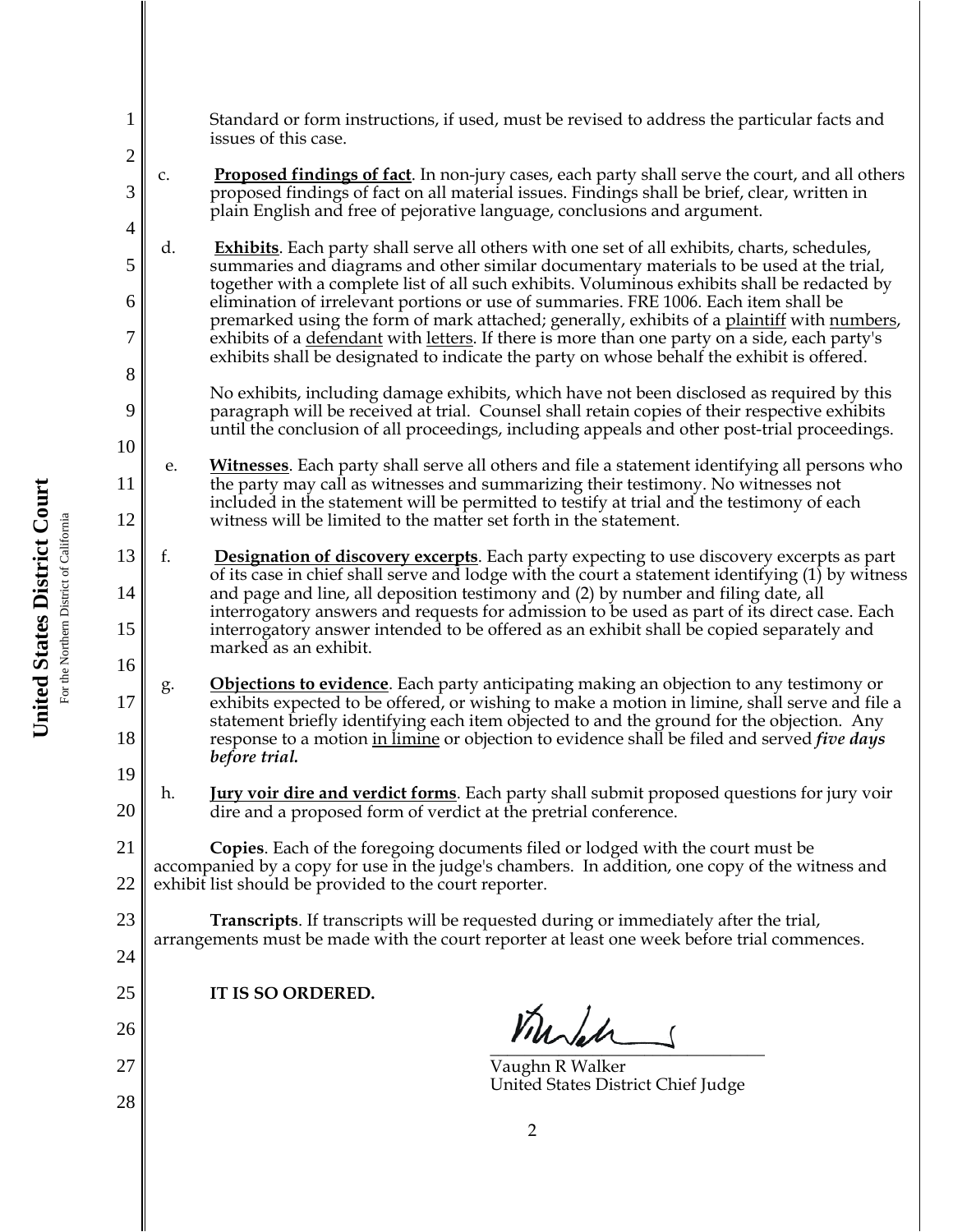| $\overline{2}$<br>3<br>4<br>5<br>1. | <b>GUIDELINES FOR THE CONDUCT OF TRIALS</b><br>For Trials before the Honorable Vaughn R Walker<br>These guidelines are provided to trial counsel to facilitate the fair and efficient conduct of<br>trials in this court and should be accepted in that spirit.<br><b>Pretrial Submissions and Witness Scheduling.</b> |
|-------------------------------------|------------------------------------------------------------------------------------------------------------------------------------------------------------------------------------------------------------------------------------------------------------------------------------------------------------------------|
|                                     |                                                                                                                                                                                                                                                                                                                        |
|                                     |                                                                                                                                                                                                                                                                                                                        |
|                                     |                                                                                                                                                                                                                                                                                                                        |
|                                     |                                                                                                                                                                                                                                                                                                                        |
| 6                                   | Each party's pretrial statement must identify all witnesses the party expects to call and the                                                                                                                                                                                                                          |
| 7<br>8                              | exhibits intended to be offered. At least 24 hours beforehand, the party should advise all<br>other parties of the order in which witnesses are expected to be called and the exhibits to be<br>offered by each witness.                                                                                               |
| 9<br>2.                             | <b>Opening Statements/Closing Arguments.</b>                                                                                                                                                                                                                                                                           |
| 10                                  | An opening statement is simply an objective summary of what counsel expects the evidence                                                                                                                                                                                                                               |
| 11                                  | to show. No argument or discussion of the law is permissible. Opening statements are<br>limited to fifteen minutes and closing arguments to thirty minutes unless the court expressly                                                                                                                                  |
| 12                                  | grants leave to exceed these limits. Only one lawyer may open or close for a party and to<br>ensure the credibility of opening statements, the lawyer who makes the opening statement                                                                                                                                  |
| 13                                  | must also make the closing argument.                                                                                                                                                                                                                                                                                   |
| 3.<br>14                            | <b>Questioning Witnesses.</b>                                                                                                                                                                                                                                                                                          |
| a.<br>15<br>16                      | Conduct the examination from the lectern. Ask permission to approach the witness<br>when necessary and return to the lectern as soon practicable. Treat witnesses with<br>courtesy and respect; do not become familiar.                                                                                                |
| $\mathbf{b}$ .<br>17<br>18          | Ask brief, direct and simply stated questions. Cover one point at a time. Leading<br>questions may be used for background or routine matters. Direct examination is not<br>a deposition and should not be conducted like one. Go directly to the point of the<br>witness's testimony.                                  |
| 19<br>c.                            | Cross-examination similarly should consist of brief, simple and clearly stated                                                                                                                                                                                                                                         |
| 20                                  | questions.                                                                                                                                                                                                                                                                                                             |
| d.<br>21                            | Only one lawyer for each party may examine any one witness. This includes any<br>objections made during course of trial.                                                                                                                                                                                               |
| 22<br>e.                            | Once a witness has been sworn, no lawyer may discuss that witness's testimony with                                                                                                                                                                                                                                     |
| 23                                  | the witness until the witness has completed testimony and been excused.                                                                                                                                                                                                                                                |
| 4.<br>24                            | <b>Using Depositions</b>                                                                                                                                                                                                                                                                                               |
| a.<br>25                            | The deposition of an adverse party may be used for any purpose. Simply identify the<br>deposition and page and line numbers and read the relevant portion. Opposing                                                                                                                                                    |
| 26                                  | counsel may then ask to read such additional testimony as is necessary to complete<br>the context, but this request should be made immediately to maintain context. An                                                                                                                                                 |
| 27                                  | unduly belated request may be denied as untimely.                                                                                                                                                                                                                                                                      |
| 28                                  |                                                                                                                                                                                                                                                                                                                        |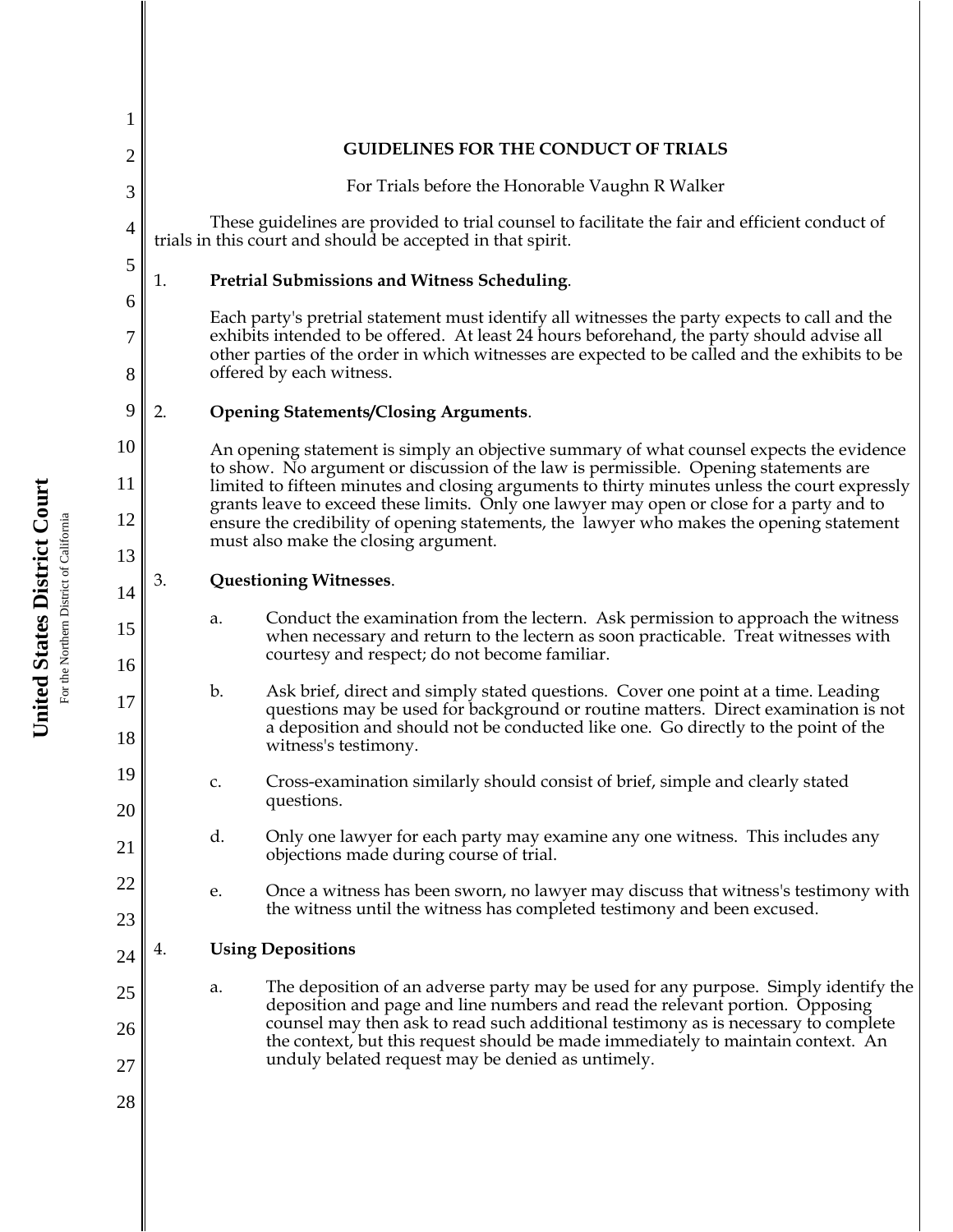| 1              |    | b.           | The deposition of a witness not a party may be used for impeachment or if the<br>witness has been shown to be unavailable. For impeachment, allow the witness to                                                                                                           |
|----------------|----|--------------|----------------------------------------------------------------------------------------------------------------------------------------------------------------------------------------------------------------------------------------------------------------------------|
| $\overline{2}$ |    |              | read the designated portion first, ask simply whether the witness gave that testimony,<br>and then read it. Opposing counsel may immediately read additional testimony                                                                                                     |
| 3              |    |              | necessary to complete the context.                                                                                                                                                                                                                                         |
| 4              |    | c.           | A deposition may also be used to refresh a witness's recollection by showing the<br>relevant part of the deposition to the witness. After showing the witness the prior                                                                                                    |
| 5              |    |              | testimony, ask whether the deposition refreshes recollection. If the answer is<br>affirmative, ask what the witness now recalls. Do not ask the witness to read from<br>the deposition. If the witness says something along the lines of "It says here ***," be            |
| 6<br>7         |    |              | sure to pin down the witness' present recollection. If the witness professes no present<br>recollection, pin down what was the witness' prior testimony.                                                                                                                   |
| 8<br>9         |    | d.           | NOTE: It is the responsibility of counsel anticipating use of a deposition at trial to<br>check in advance of trial that the transcript has been made available to the witness for<br>signature and that the original is delivered to the court by the first day of trial. |
| 10             | 5. | Objections   |                                                                                                                                                                                                                                                                            |
| 11             |    | a.           | To make an objection, rise, say "objection" and briefly state the legal ground (e g<br>"hearsay," "privilege," "irrelevant").                                                                                                                                              |
| 12             |    | b.           | Do not make a speech or argument, or summarize evidence, or suggest the answer to                                                                                                                                                                                          |
| 13             |    |              | the witness.                                                                                                                                                                                                                                                               |
| 14             |    | $\mathsf C.$ | Where an evidentiary problem is anticipated, bring it to the court's attention in<br>advance to avoid interrupting the orderly process of trial.                                                                                                                           |
| 15<br>16       | 6. | Exhibits     |                                                                                                                                                                                                                                                                            |
| 17             |    | a.           | All exhibits must be marked before the trial starts, using the form of label following<br>these guidelines. Copies must be provided to opposing counsel and the court before<br>trial.                                                                                     |
| 18             |    | b.           | When offering an exhibit, follow this procedure to the extent applicable (unless                                                                                                                                                                                           |
| 19             |    |              | foundation has been stipulated):                                                                                                                                                                                                                                           |
| 20             |    |              | Request permission to approach the witness;                                                                                                                                                                                                                                |
| 21             |    |              | Show the witness the document and say: "I show you [a letter] dated ____, premarked<br>Exhibit ____. Can you identify that document?"                                                                                                                                      |
| 22             |    |              |                                                                                                                                                                                                                                                                            |
| 23             |    |              | Identification having been made, make your offer as follows: "I offer Exhibit ___."                                                                                                                                                                                        |
| 24             |    |              | NOTE: In some circumstances, of course, additional questions may be necessary to<br>lay the foundation, but be sure you have laid your foundation before offering the<br>exhibit.                                                                                          |
| 25             |    | c.           | It is the responsibility of counsel to see that all exhibits to be included in the record                                                                                                                                                                                  |
| 26             |    |              | are formally offered and ruled on, and that all of the court's copies of exhibits are in<br>the hands of the clerk. Take nothing for granted.                                                                                                                              |
| 27             | 7. |              | <b>Interrogatories and Requests for Admission</b>                                                                                                                                                                                                                          |
| 28             |    |              |                                                                                                                                                                                                                                                                            |

United States District Court **United States District Court** For the Northern District of California For the Northern District of California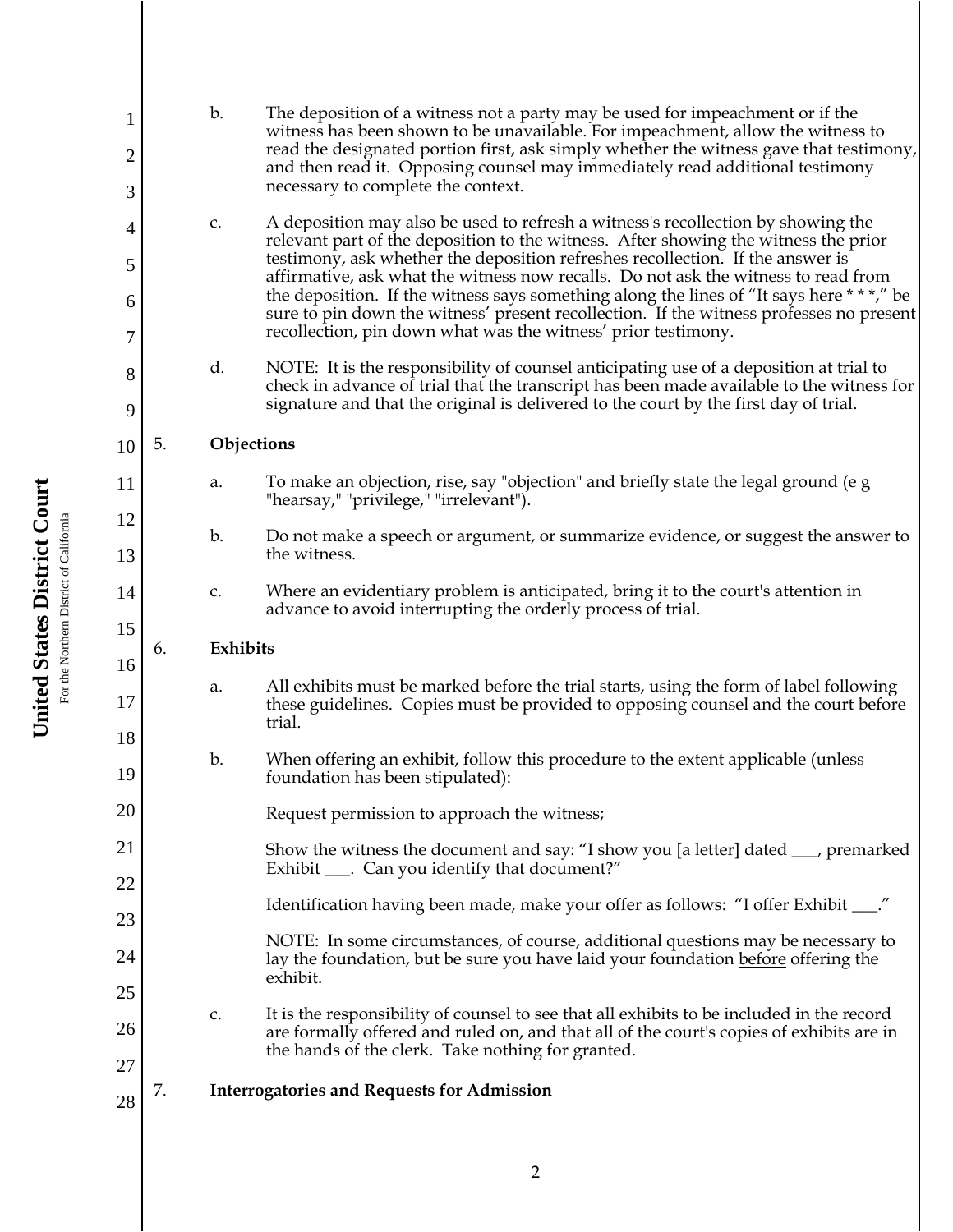Counsel wishing to place into the record an interrogatory answer or response to request for admission should prepare a copy of the particular interrogatory or request and accompanying response, mark it as an exhibit and offer it. Pleadings and papers in the court file are not a part of the trial record unless offered as an exhibit and received into evidence.

## 8. **Conduct of Trial**

1

2

3

4

5

6

7

8

9

10

11

12

13

14

15

16

17

18

19

20

21

22

23

24

25

26

27

28

 $\setminus$ 

- a. The court expects counsel and the witnesses to be present and ready to proceed promptly at the appointed hour — normally starting at 8:30 am the first day of trial. A witness on the stand when a recess is taken should be back on the stand when the recess ends.
- b. Bench conferences should be minimized. Raise anticipated problems at the start or end of the trial day or during a recess.
- c. Have a sufficient number of witnesses available in court to testify so as not run out of witnesses. Running out of witnesses may be taken by the court as resting your case.
- d. Trials normally are conducted 8:30 am to 4:00 pm Mondays through Fridays with approximately a one-hour luncheon break. Due to law and motion hearing on Thursdays, the trial schedule on that day generally runs from 8:30 am to 12:30 pm. Do not, however, assume that the court will recess on any of those days unless prior arrangements have been made with the court.
	- e. Counsel are expected to cooperate with each other in the scheduling and production of witnesses. Witnesses may be taken out of order if necessary. Every effort should be made to avoid calling a witness twice (as an adverse witness and later as a party's witness).

## 9. **Jury Trial**

- a. When trial is to a jury, counsel should present the case so that the jury can follow it. Witnesses should be instructed to speak clearly and in plain language. When documents play an important part, a means of displaying the documents to the jury is crucial to juror comprehension. Take advantage of the court's evidence presentation facilities. If one party augments these facilities, that party must offer the use of the augmented facilities to all other parties.
- b. Jury instructions should be submitted at the pretrial conference but may be supplemented during the trial. Only those dealing with the particular issues in the case need be presented. Instructions are to be drafted specifically to take into account the facts and issues of the particular case, and in plain language; do not submit copies from form books. Do not submit argumentative or formula instructions.
- c. Do not offer a stipulation in the presence of the jury unless agreement has previously been reached. Preferably such stipulations should be in writing.
- d. In final argument, do not express personal opinions, vouch for your client or ask jurors to place themselves in the position of a party, or encourage speculation as to possible consequences of the litigation beyond the evidence presented.
- e. Normally, the court will instruct the jury before closing argument. Accordingly, there will be little need to explain the law in the closing argument although, of course, argument should focus on how the facts as proved or not fit the legal requirements.

**United States District Court** United States District Court For the Northern District of California For the Northern District of California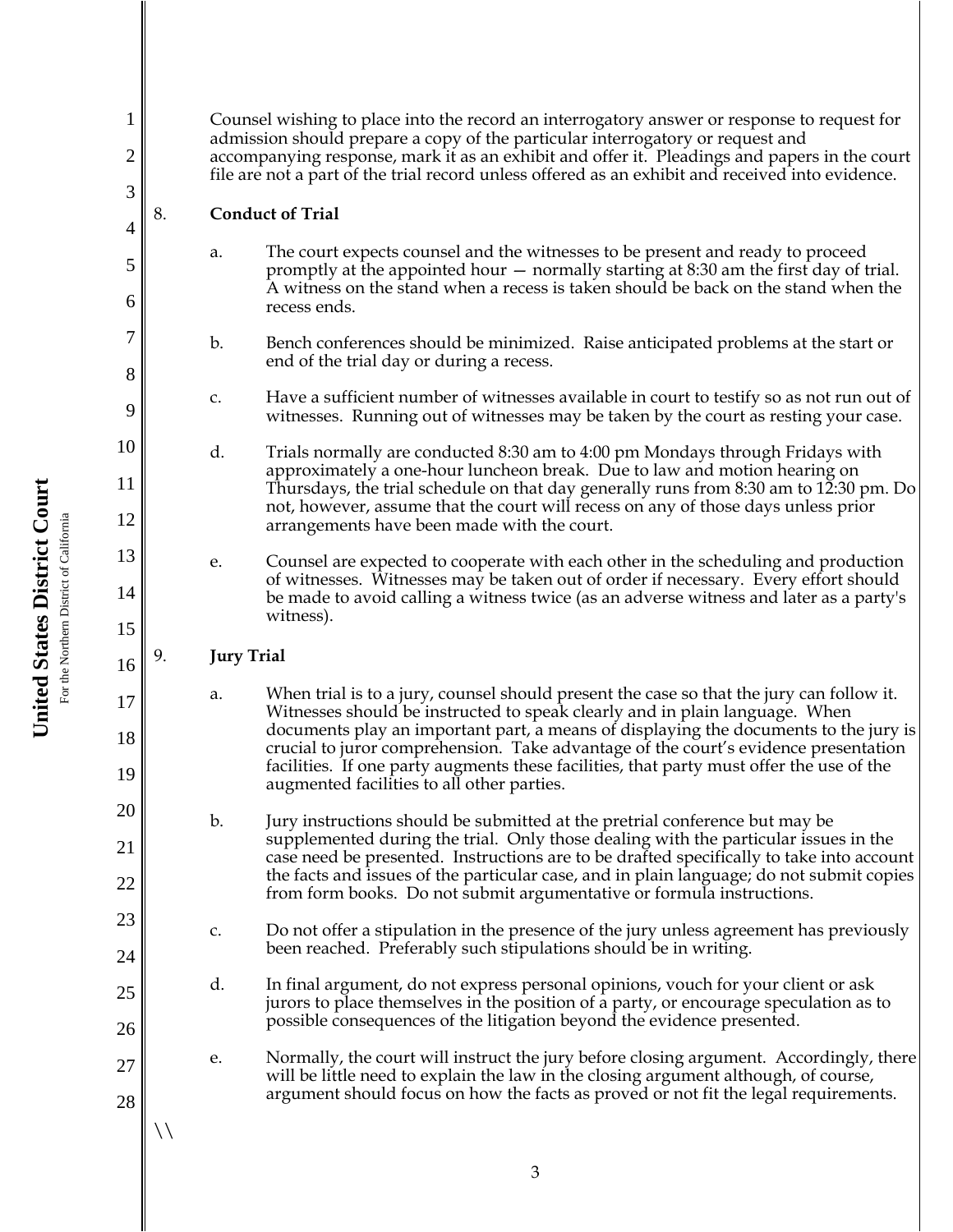| $\overline{2}$ | 10.           | <b>General Decorum</b>                                                                                                                                                                                                                                              |
|----------------|---------------|---------------------------------------------------------------------------------------------------------------------------------------------------------------------------------------------------------------------------------------------------------------------|
| 3<br>4         | a.            | Colloquy between counsel on the record is not permitted -- all remarks are to be<br>addressed to the court.                                                                                                                                                         |
| 5              | b.            | Vigorous advocacy does not preclude courtesy to opposing counsel and witnesses<br>and respect for the court. Undue familiarity with witnesses, parties or other lawyers<br>(e g, first names) or the court (e g "Judge" or "Sir") on the record is not appropriate. |
| 6              | $\mathsf C.$  | Do not engage in distracting activity at counsel table or move about the courtroom                                                                                                                                                                                  |
| 7<br>8         |               | while opposing counsel is arguing or questioning witnesses, or in other ways cause<br>distraction. Neither counsel nor client while at counsel table should indicate                                                                                                |
| 9              |               | approval, disapproval or other reactions to any testimony or argument.                                                                                                                                                                                              |
| 10             | Revised 12/08 |                                                                                                                                                                                                                                                                     |
| 11             |               |                                                                                                                                                                                                                                                                     |
| 12             |               |                                                                                                                                                                                                                                                                     |
| 13             |               |                                                                                                                                                                                                                                                                     |
| 14             |               |                                                                                                                                                                                                                                                                     |
| 15             |               |                                                                                                                                                                                                                                                                     |
| 16             |               |                                                                                                                                                                                                                                                                     |
| 17             |               |                                                                                                                                                                                                                                                                     |
| 18             |               |                                                                                                                                                                                                                                                                     |
| 19             |               |                                                                                                                                                                                                                                                                     |
| 20             |               |                                                                                                                                                                                                                                                                     |
| 21             |               |                                                                                                                                                                                                                                                                     |
| 22             |               |                                                                                                                                                                                                                                                                     |
| 23             |               |                                                                                                                                                                                                                                                                     |
| 24             |               |                                                                                                                                                                                                                                                                     |
| 25             |               |                                                                                                                                                                                                                                                                     |
| 26             |               |                                                                                                                                                                                                                                                                     |
| 27<br>28       |               |                                                                                                                                                                                                                                                                     |
|                |               |                                                                                                                                                                                                                                                                     |
|                |               |                                                                                                                                                                                                                                                                     |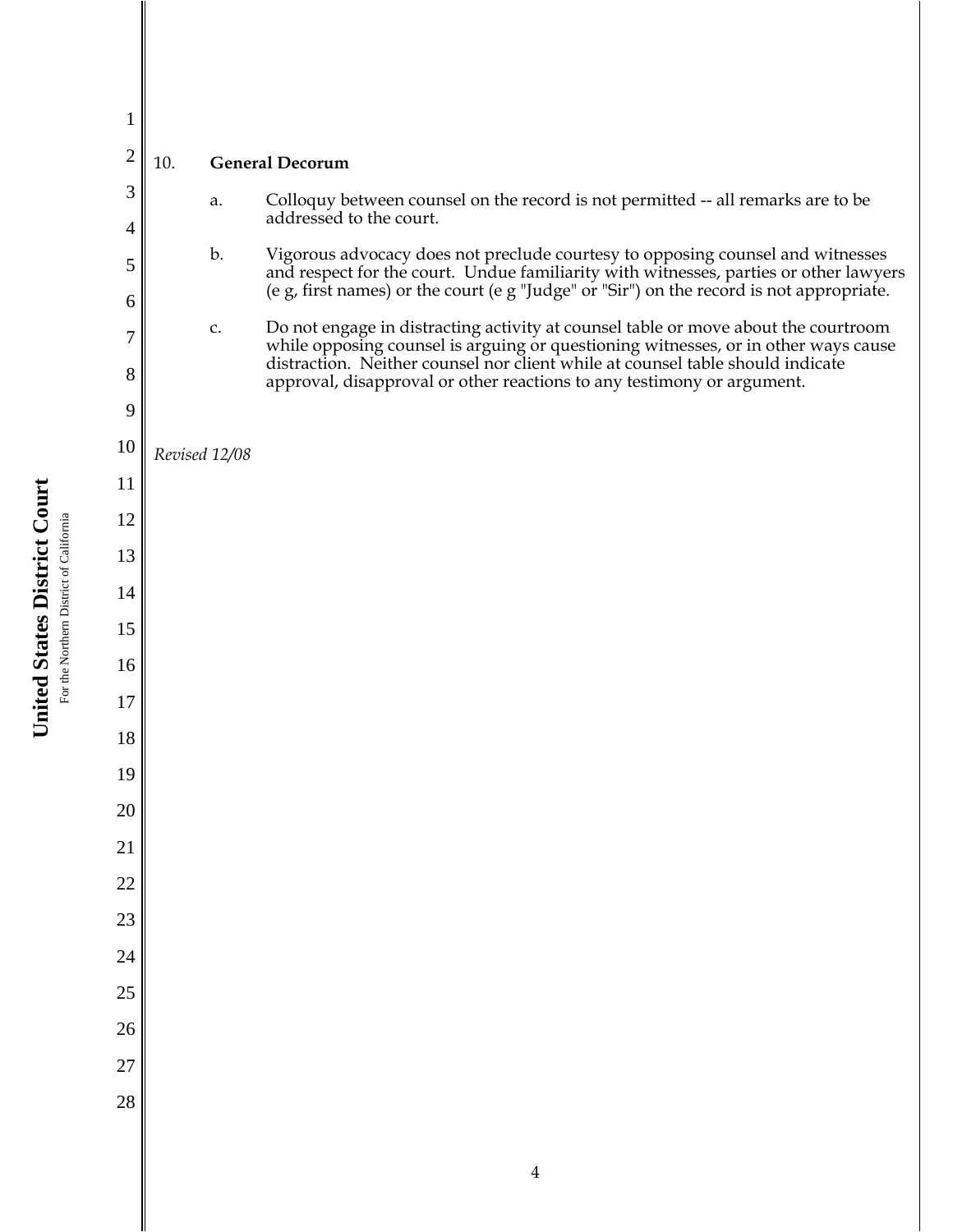| UNITED STATES DISTRICT COURT<br>NORTHERN DISTRICT OF<br><b>CALIFORNIA</b> | UNITED STATES DISTRICT COURT<br>NORTHERN DISTRICT OF<br><b>CALIFORNIA</b> | UNITED STATES DISTRICT COURT<br>NORTHERN DISTRICT OF<br><b>CALIFORNIA</b> |
|---------------------------------------------------------------------------|---------------------------------------------------------------------------|---------------------------------------------------------------------------|
| Case number:                                                              | Case number:                                                              | Case number:                                                              |
| PLTF/DEFT EXHIBIT NO.                                                     | PLTF/DEFT EXHIBIT NO.                                                     | PLTF/DEFT EXHIBIT NO.                                                     |
| Date admitted: _______________                                            | Date admitted: _______________                                            |                                                                           |
| By:                                                                       |                                                                           |                                                                           |
|                                                                           |                                                                           |                                                                           |
| UNITED STATES DISTRICT COURT<br>NORTHERN DISTRICT OF<br><b>CALIFORNIA</b> | UNITED STATES DISTRICT COURT<br>NORTHERN DISTRICT OF<br><b>CALIFORNIA</b> | UNITED STATES DISTRICT COURT<br>NORTHERN DISTRICT OF<br><b>CALIFORNIA</b> |
| Case number:                                                              | Case number:                                                              | Case number:                                                              |
| PLTF/DEFT EXHIBIT NO.                                                     | PLTF/DEFT EXHIBIT NO.                                                     | PLTF/DEFT EXHIBIT NO.                                                     |
| Date admitted: _______________                                            | Date admitted: _______________                                            |                                                                           |
| By:                                                                       |                                                                           |                                                                           |
|                                                                           |                                                                           |                                                                           |
|                                                                           |                                                                           |                                                                           |
| UNITED STATES DISTRICT COURT<br>NORTHERN DISTRICT OF<br><b>CALIFORNIA</b> | UNITED STATES DISTRICT COURT<br>NORTHERN DISTRICT OF<br><b>CALIFORNIA</b> | UNITED STATES DISTRICT COURT<br>NORTHERN DISTRICT OF<br><b>CALIFORNIA</b> |
| Case number:                                                              | Case number:                                                              | Case number:                                                              |
| PLTF/DEFT EXHIBIT NO.                                                     | PLTF/DEFT EXHIBIT NO.                                                     | PLTF/DEFT EXHIBIT NO.                                                     |
| Date admitted: ________________                                           | Date admitted: _______________                                            |                                                                           |
| By:                                                                       | By:                                                                       |                                                                           |
|                                                                           |                                                                           |                                                                           |
| UNITED STATES DISTRICT COURT<br>NORTHERN DISTRICT OF<br><b>CALIFORNIA</b> | UNITED STATES DISTRICT COURT<br>NORTHERN DISTRICT OF<br><b>CALIFORNIA</b> | UNITED STATES DISTRICT COURT<br>NORTHERN DISTRICT OF<br><b>CALIFORNIA</b> |
| Case number:                                                              | Case number:                                                              | Case number:                                                              |
| PLTF/DEFT EXHIBIT NO.                                                     | PLTF/DEFT EXHIBIT NO.                                                     | PLTF/DEFT EXHIBIT NO.                                                     |
| Date admitted: _________________                                          | Date admitted: _______________                                            | Date admitted: ________________                                           |